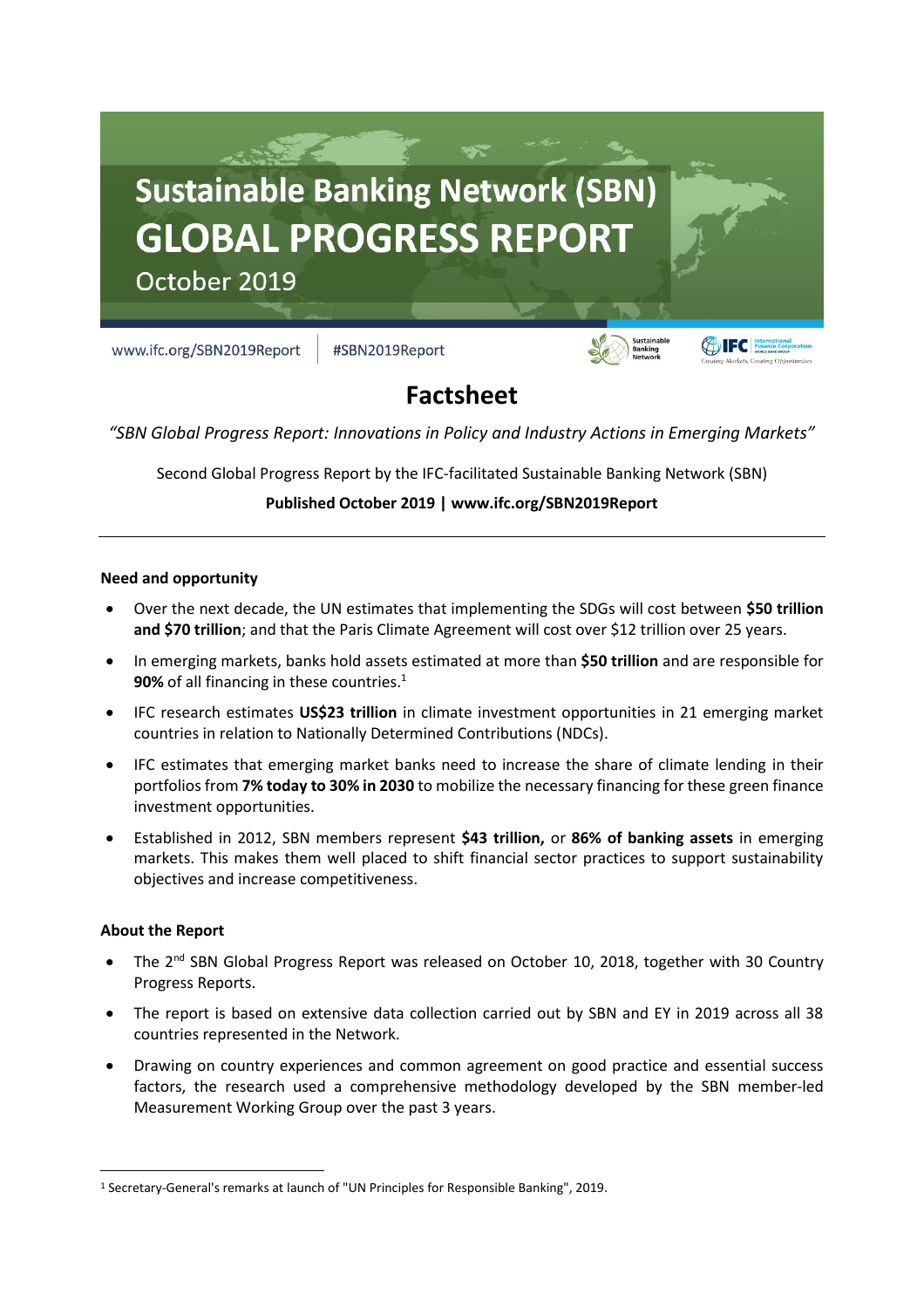- Combined with 30 Country Reports and 42 case studies from 24 countries, the Global Progress Report is designed as a tool and reference resource for SBN members, helping them to accelerate the alignment of financial markets with sustainable development goals and climate change targets.
- This year's report testifies to continuous and significant progress made by emerging markets. It also provides a clear path for policy development and implementation, as well as how to promote behavior change in the finance sector. Responding to environmental degradation and social development priorities, SBN members are demonstrating strong leadership in sustainable finance policy reforms and industry innovation.

## **About the SBN Measurement Framework**

- The **SBN Measurement Framework** was developed by members and is based on their practical experiences and lessons learned over the past decade. It reflects the elements that are consistently seen as essential to developing robust and effective national approaches to promoting sustainable finance.
- The framework consists of three pillars based on 19 indicators and 55 underlying questions.
- The three pillars are based on three essential components identified by SBN members for building effective national enabling frameworks for sustainable finance.
	- o *Strategic Alignment: members find that national policies that are aligned with global good practices and international frameworks are more likely to be effective and to attract international investment.*
	- o *Climate & Green Finance: new financial products that address climate, environmental, and social objectives are becoming increasingly popular as a way to achieve national sustainability goals while unlocking financial sector innovation.*
	- o *ESG integration: better management of environmental, social, and governance (ESG) risks by banks is also leading to reduced credit risk, while contributing to financial stability.*



• Building on the three pillars in the assessment methodology, as well as sector data and case studies focused on behavior change, the **SBN Progression Matrix** provides an overview of country maturity on sustainable finance based on key phases identified by members: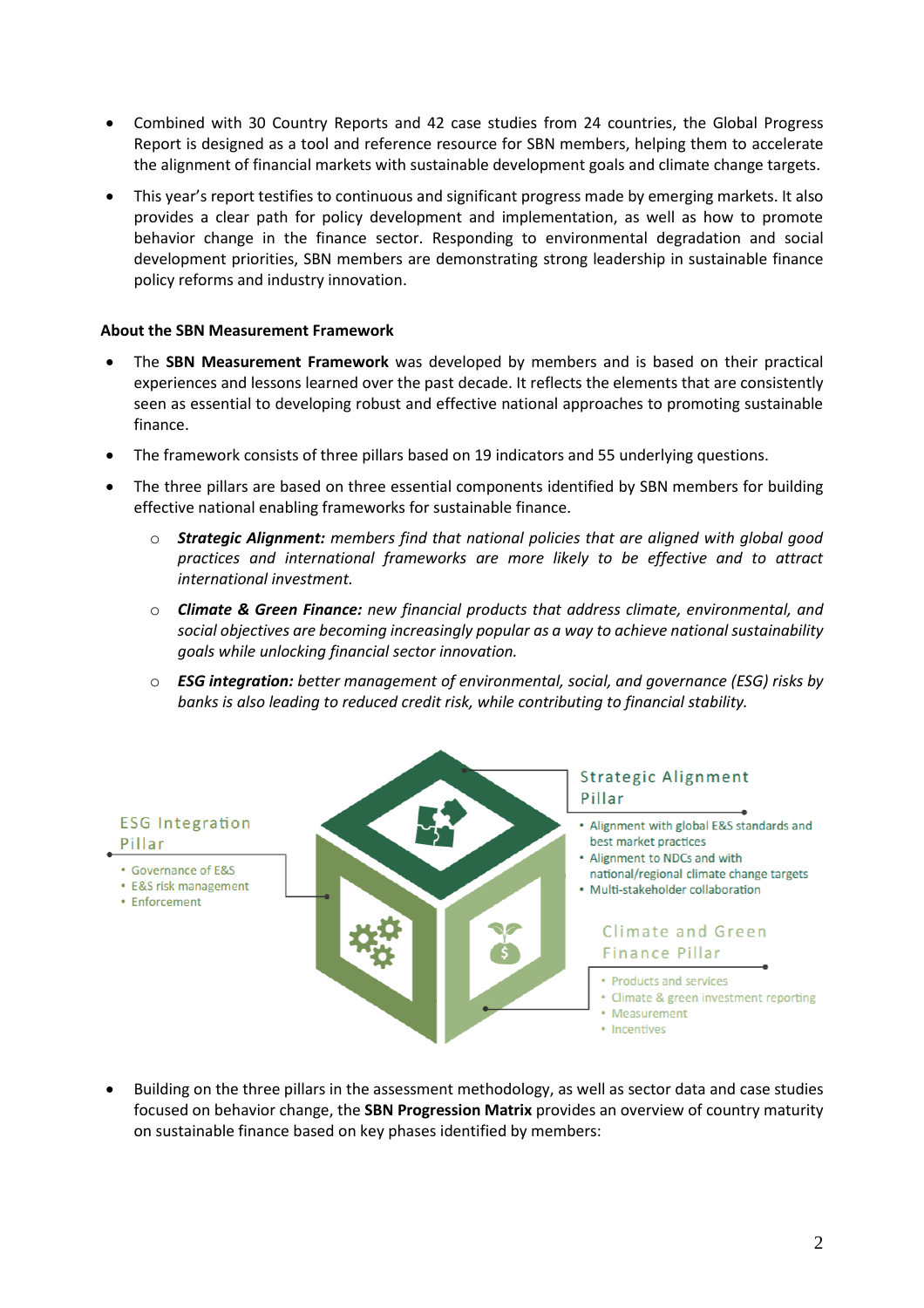

#### **Key results based on the Progression Matrix assessment**

- As of June 2019, the cut-off date of the Report, 22 out of 38 SBN countries have launched national policies and voluntary principles, and 2 more countries have launched their first national sustainable finance frameworks since then.
- As of October 2019, the total number of countries with frameworks has gone up to 24, up from 15 since the 1<sup>st</sup> SBN Global Progress Report published in February 2018 (based on data as of June 2017).
- Within the last two years, 24 of SBN's 38 countries progressed to the next stage of maturity in sustainable finance reform and 7 have advanced multiple stages. Other countries also progressed within the same stage.
- For the first time, two countries entered the Maturing Stage, which reflects practical initiatives to drive behaviour change of financial institutions through engagement and monitoring.
- Eight countries moved from the Preparation Stage to the Implementation Stage, shifting from vision to practice in sustainable finance policy action.
- Fourteen countries have not yet launched a policy framework, and four of these countries are in the process of formulating national policies or principles.

#### **Important findings**

- Sustainable finance is increasingly at the core of financial regulation and financial market norms. SBN members are committed to aligning their sustainable finance policies and principles with market good practices and international goals on climate and sustainable development.
- Management of environmental, social, and governance (ESG) risks is shifting from being a niche to a widespread expectation of regulators and good industry practices. The Equator Principles and IFC Performance Standards are among the most referenced international standards by SBN members.